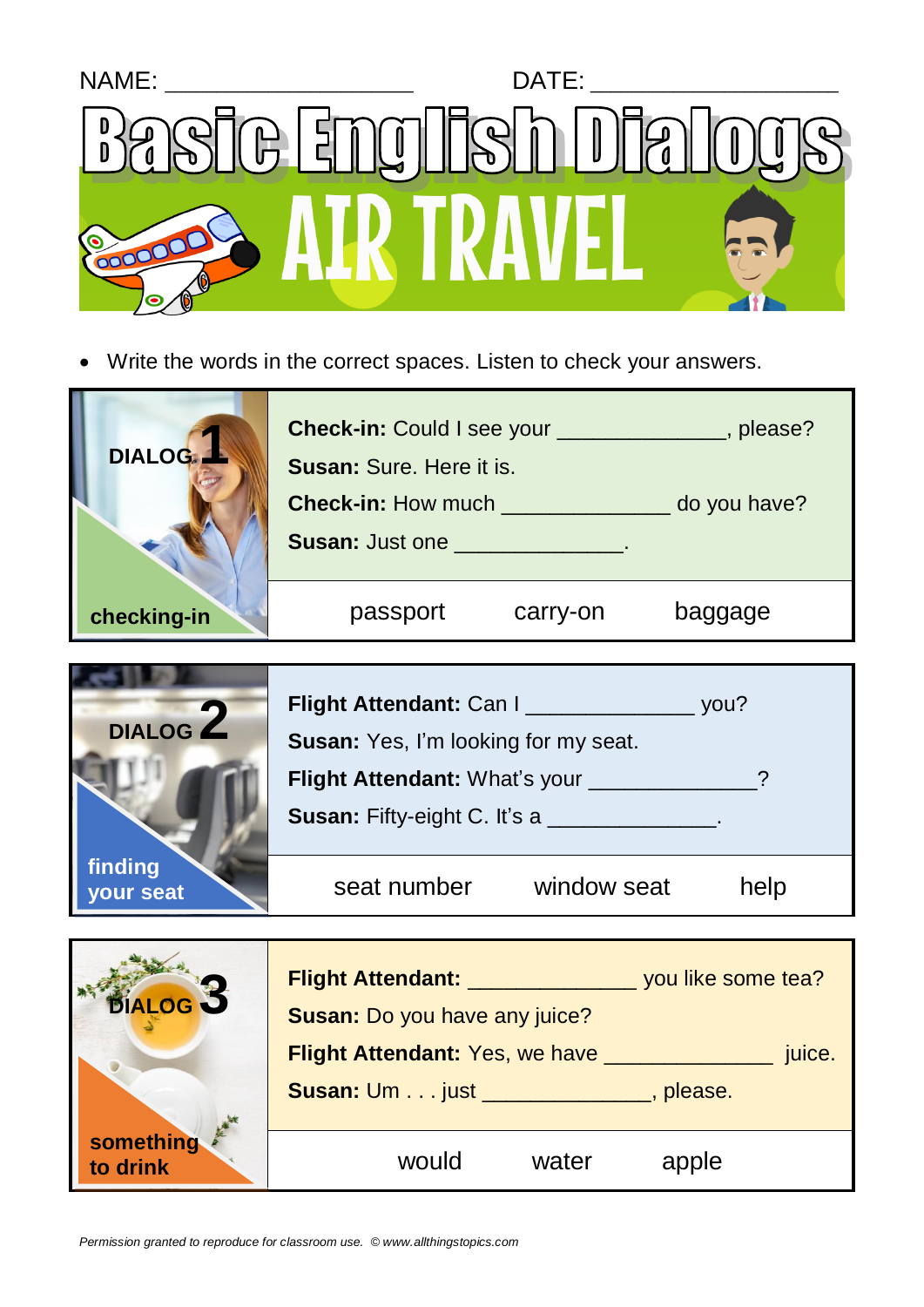

• Work with a classmate and continue each dialog. Write in the spaces below.

## **DIALOG 1 (checking in)**

| Check-in     | Could I see your passport, please? |
|--------------|------------------------------------|
| <b>Susan</b> | Sure, here it is.                  |
| Check-in     | How much baggage do you have?      |
| <b>Susan</b> | Just one carry-on.                 |
| Check-in     |                                    |
| <b>Susan</b> |                                    |

## **DIALOG 2 (finding your seat)**

| flight              |                                    |
|---------------------|------------------------------------|
| attendant           | Can I help you?                    |
| <b>Susan</b>        | Yes, I'm looking for my seat.      |
| flight              |                                    |
| attendant           | What's your seat number?           |
| <b>Susan</b>        | Fifty-eight C. It's a window seat. |
| flight<br>attendant |                                    |
| <b>Susan</b>        |                                    |

## **DIALOG 3 (something to drink)**

| flight              |                           |
|---------------------|---------------------------|
| attendant           | Would you like some tea?  |
| <b>Susan</b>        | Do you have any juice?    |
| <b>Flight</b>       |                           |
| attendant           | Yes, we have apple juice. |
| <b>Susan</b>        | Um just water, please.    |
| flight<br>attendant |                           |
| <b>Susan</b>        |                           |

*Permission granted to reproduce for classroom use. © www.allthingstopics.com*